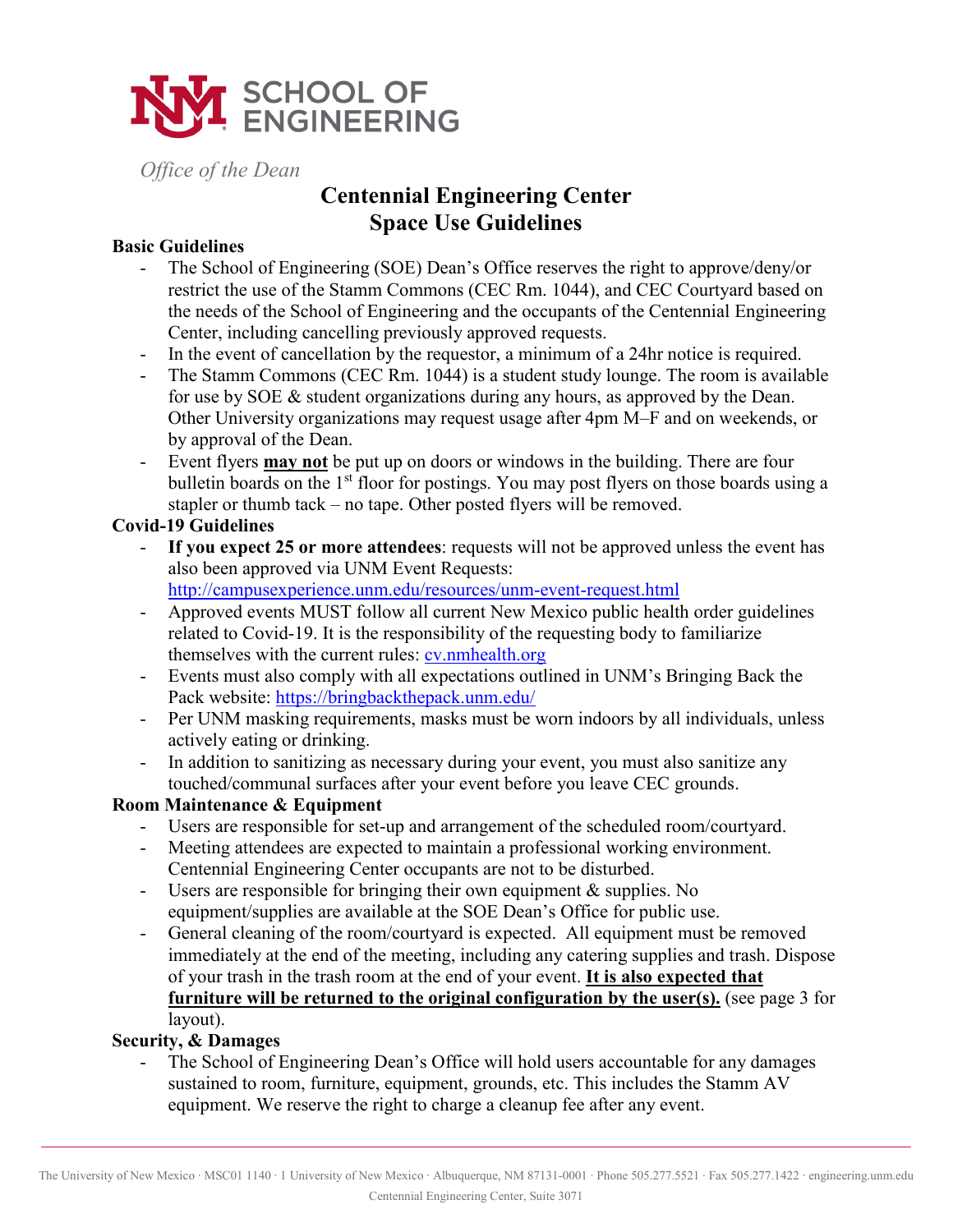# **CEC Space Request & Agreement**

 *Two Week Notice Is Required* 

| Area                                                                                                                                                                                                                                                                    | <b>Equipment: (Optional)</b>                                                                                                        |
|-------------------------------------------------------------------------------------------------------------------------------------------------------------------------------------------------------------------------------------------------------------------------|-------------------------------------------------------------------------------------------------------------------------------------|
| Stamm Commons, Rm. 1044 (Max. Cap. Of 60<br>seats) $*$<br>*The room is available for use by SOE & student<br>organizations                                                                                                                                              | Stamm AV (HDMI cable + Projector Remote – you must use your own<br>$laptop)**$                                                      |
| CEC Courtyard                                                                                                                                                                                                                                                           |                                                                                                                                     |
|                                                                                                                                                                                                                                                                         |                                                                                                                                     |
|                                                                                                                                                                                                                                                                         | NOTE: CEC Auditorium (room 1041) is available for reservation<br>through http://www.unm.edu/~schedule/request.html and is no longer |
|                                                                                                                                                                                                                                                                         | reserved through the Dean's Office                                                                                                  |
| *University organizations may request usage after 4pm M–F and on weekends, or by approval of the Dean.<br>** Requires user to sign check out sheet in Dean's Office                                                                                                     | Office Use:<br>Schedule conflicts?                                                                                                  |
| <b>Reservation Date(s):</b><br><u> 1989 - Johann Stoff, amerikansk politiker (</u>                                                                                                                                                                                      | $\rm No$<br>Yes, explain:                                                                                                           |
| <b>Event Time(s):</b><br>What times do you need the doors open & closed:<br><b>Title of Event:</b>                                                                                                                                                                      |                                                                                                                                     |
| <u> 1980 - Jan Samuel Barbara, poeta esperanto-</u>                                                                                                                                                                                                                     |                                                                                                                                     |
| Estimated Number of Attendees:<br>(students, faculty, etc.)                                                                                                                                                                                                             |                                                                                                                                     |
| <b>Brief Description of Event:</b>                                                                                                                                                                                                                                      |                                                                                                                                     |
|                                                                                                                                                                                                                                                                         |                                                                                                                                     |
| Will you be serving food/beverages? (Yes/No)*                                                                                                                                                                                                                           |                                                                                                                                     |
| * If, you have selected 'Yes' please be aware that as stated in the Centennial Engineering Center Space Use Guidelines you will be held accountable<br>"for any damages sustained to room, furniture, equipment, grounds, etc".                                         |                                                                                                                                     |
| <b>User Name:</b>                                                                                                                                                                                                                                                       | <b>Organization Type:</b>                                                                                                           |
| <b>User Phone:</b>                                                                                                                                                                                                                                                      | SOE Department/Center                                                                                                               |
| <b>User Email:</b><br><u> 1989 - Johann Stoff, deutscher Stoffen und der Stoffen und der Stoffen und der Stoffen und der Stoffen und der </u><br><b>User Fax:</b><br><u> 1989 - Johann Barbara, martxa alemaniar amerikan a</u>                                         | SOE Student Group/Org.<br>SOE Off-Campus Affiliate                                                                                  |
|                                                                                                                                                                                                                                                                         | Other:                                                                                                                              |
| <b>Organization/Dept Name:</b>                                                                                                                                                                                                                                          | If Other, please explain :                                                                                                          |
| The SOE Dean's Office will confirm reservation requests upon receipt of the completed Request Form. Please allow at least 1-2 days for<br>processing of this request. Bring the completed form to the Centennial Engineering Center, Room 3071 or email to soe@unm.edu. |                                                                                                                                     |
| Please sign below confirming that you have read and understand the guidelines and terms of use that have been provided to you. The<br>SOE Dean's Office reserves the right to deny the use of these facilities to any group that fails to adhere to these guidelines.   |                                                                                                                                     |
|                                                                                                                                                                                                                                                                         |                                                                                                                                     |
| (USER) Signature<br>(USER) Printed Name                                                                                                                                                                                                                                 | Date                                                                                                                                |
| <b>SOE Dean's Office Use Only</b>                                                                                                                                                                                                                                       |                                                                                                                                     |
| Approved:                                                                                                                                                                                                                                                               | Denied:                                                                                                                             |
| <b>Receiver's Signature:</b>                                                                                                                                                                                                                                            | Date:                                                                                                                               |
| <b>Approver's Signature:</b>                                                                                                                                                                                                                                            | Date:                                                                                                                               |
|                                                                                                                                                                                                                                                                         |                                                                                                                                     |